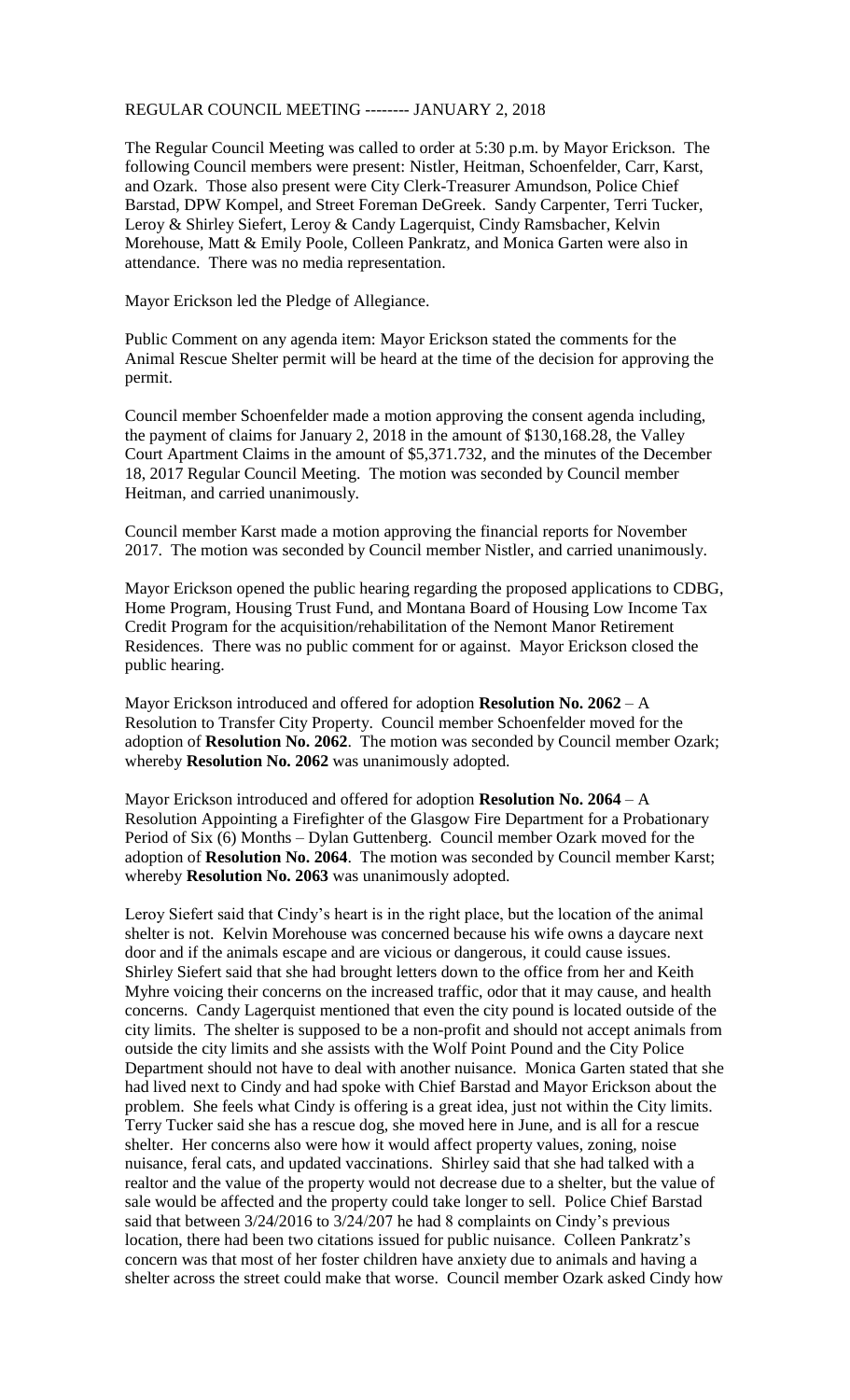many animals she currently has; she answered 3 dogs and 3 puppies; Ozark then asked at most how many did she have; 3 dogs and 6 puppies; How often do they bark; she tries to limit the times they are outside, not before 7 am and not after 9 pm and then out at lunch. Mayor Erickson wanted to know why she had applied for a permit. Cindy decided to abide by the ordinance instead of just having the shelter. Council member Ozark wanted to know if she was boarding animals. Cindy explained that the animals she did board; gave a monetary donation to the Pet Rescue. Council member Karst stated that Cindy assisted with constructing the ordinance. Cindy mentioned that any animal that is taken in is vaccinated within 48 hours if possible. She also said that she sees and understands the concerns that were brought forward. More discussion ensued on the issue with dogs at large and the current leash laws. Police Chief Barstad mentioned nothing can be done unless there is a complaint called in to the department so it can be addressed. City did say that she will not take in Pitbulls and is constantly working on the noise problem. Council member Ozark then called for the question to deny the Animal Rescue Shelter to Cindy Ramsbacher of the Northeast Montana Pet Rescue. The motion was seconded by Council member Nistler. Mayor Erickson then asked each council member their issues with the permit in question. The consensus was that it's a great idea, just not within the City limits. Mayor Erickson then called for a vote of the motion on the table. Council members Ozark, Schoenfelder, Heitman, and Nistler voted for the denial of the permit. Council member Karst voted against; motion carried.

Committee Appointments for 2018 have been assigned.

## Old Business:

-Levee Safety Committee Report –DPW Kompel will report on this in his Department Head Report.

- Update on GNDC noncompetitive grant – City Clerk Amundson is waiting for quotes back from Lead Based Paint Inspectors and Brianna to return for Maternity Leave this month.

Committee Reports: There will be a personnel meeting on Thursday January 4, 2018 at noon. There were no reports for Water, Cemetery, or Ordinance. Chief Barstad mentioned Kathy has finished reporting for the MBCC drawdown for the Victim Witness Grant. City Clerk Amundson stated the Fire Department was not awarded the Firehouse Subs Grant.

## Department Head Reports:

Street Foreman DeGreek told the council the will be clearing  $7<sup>th</sup>$  Street North in the morning, and they have cleared  $2<sup>nd</sup>$  Avenue South once so far.

Police Chief Barstad said that New Year's Eve was quite and if they are aware of when certain streets will be cleared of snow, they could do a 24 hour public service announcement.

DPW Kompel mentioned he has received an email from the Corps of Engineers and they will be giving him feedback on the Feasibility Study for the levee that had been submitted. After he receives the feedback a meeting will be set up to address their concerns. He had a call with Dan Semmens this afternoon on interim financing for the water project. A radio study will also be completed to make sure the city's SCADA system and Marco's system will work together for the updated pumping station.

Council member Karst mentioned the water pipes broke in the Women's Locker Room and the Recreation Department is getting a quote to replace the outdated furnaces within the building..

Mayor Erickson mentioned there will be a Local Government Services Bureau Council Training in Saco on January  $16<sup>th</sup>$  from 1:00 p.m. to 4:00 p.m. She told the council members to let City Clerk Amundson know who would like to attend.

Council member Ozark talked about the animal ordinance and how other members of the council didn't take into account having a shelter next door to them.